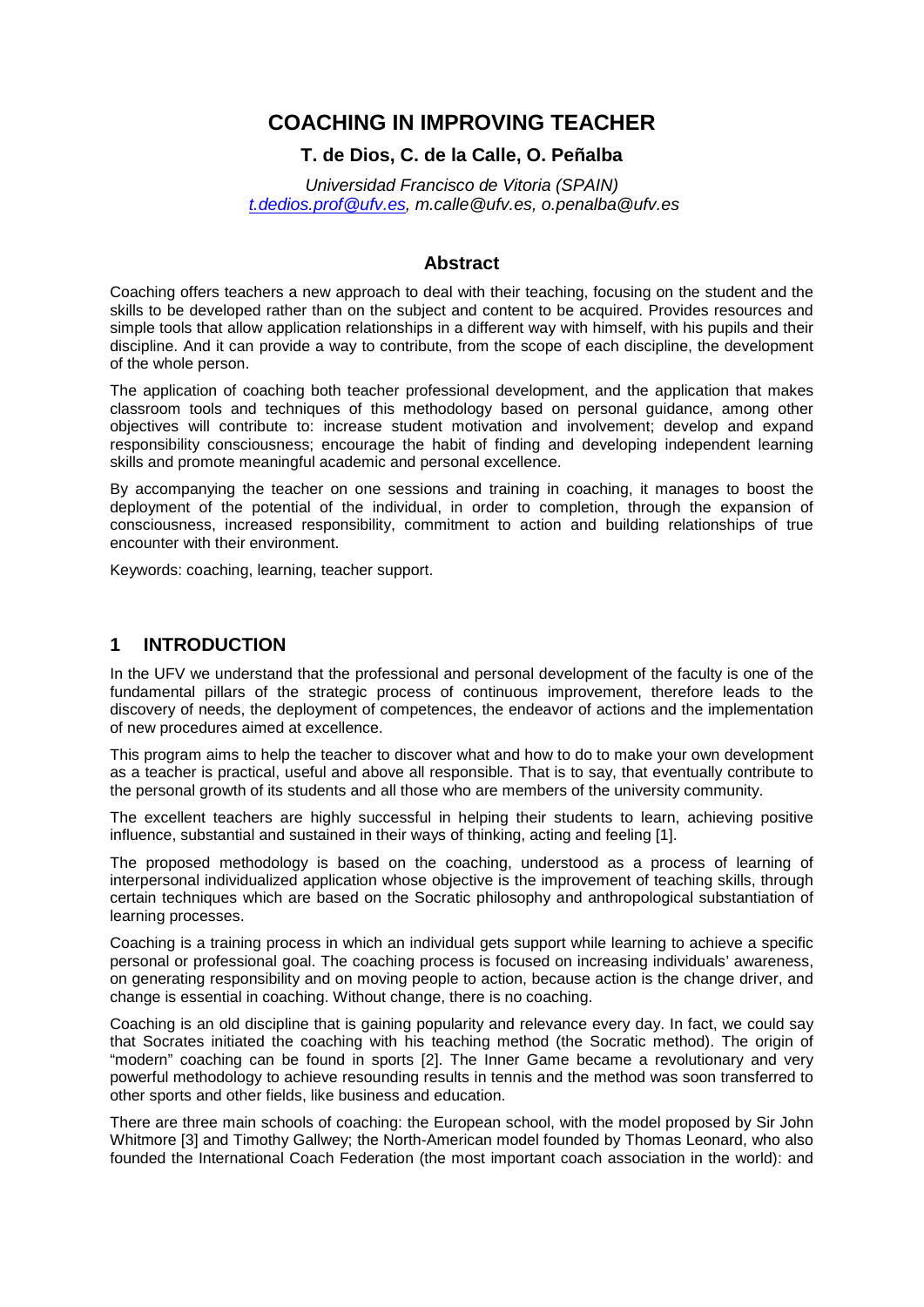the Chilean school created by Fernando Flores [4] and developed by Julio Olalla and Rafael Echeverria [5], with a model called Ontological Model. Research on coaching can be found in [6]

There are two different approaches to the use of coaching in education. The first one, known as educational coaching, is focused on applying coaching process to teachers to increase their performance and results. This approach has been widely developed in the United States where we can find different validated models, such as cognitive coaching [7], instructional coaching [8] or peer coaching [9]. Other experiences can be found on [10][11].

The other approach is training teachers to use some competences and methods from coaching in their relations with the students. With these new abilities teachers can improved their teaching strategies and methodologies, favouring new more effective teaching and learning models. Although we can find a lot of initiatives in this line, no research has been carried out to validate them.

# **2 OUR PROPOSAL**

# **2.1 Objective**

In any case the process of coaching will focus on identification of the strengths, weaknesses, threats and opportunities that the teacher can identify into their teaching. The main objective of the program is trying to help the participants to implement actions for improvement in their professional activity in the UFV.

# **2.2 Receivers**

The methodology is intended to help

- Teachers wishing to improve their teaching activity and voluntarily applying to participate in the program.
- Teachers that get average scores lower than 4 in the assessment of teaching done by the students.
- Teachers who have not achieved a favorable assessment in the DOCENTIA program.

# **2.3 Program development**

Each participating teacher in the program attends a total of 3 sessions of between one hour and hour and a half, distributed between the months of March to June.

Personalized accompaniment focused on improving teaching will be done by coaches with experience in the development of skills.

In order to validate the effectiveness of the implementation of the program by coaches with different training we proposed the participation of six coaches:

- Four internal coaches (two of them trained in the IDDI and two without certified training).
- Two external professional coaches.

Each coach will be the accompaniment of at least two professors, one of them with a rating lower than 4 in the average score for the assessment of teaching, done by the students and another that has requested to voluntarily participate in the program (attached proposal at the end of the document)

They will remain three sessions of approximately one hour duration, in which they will operate the following contents:

*FIRST SESSION: ANALYZING THE STARTING POINT*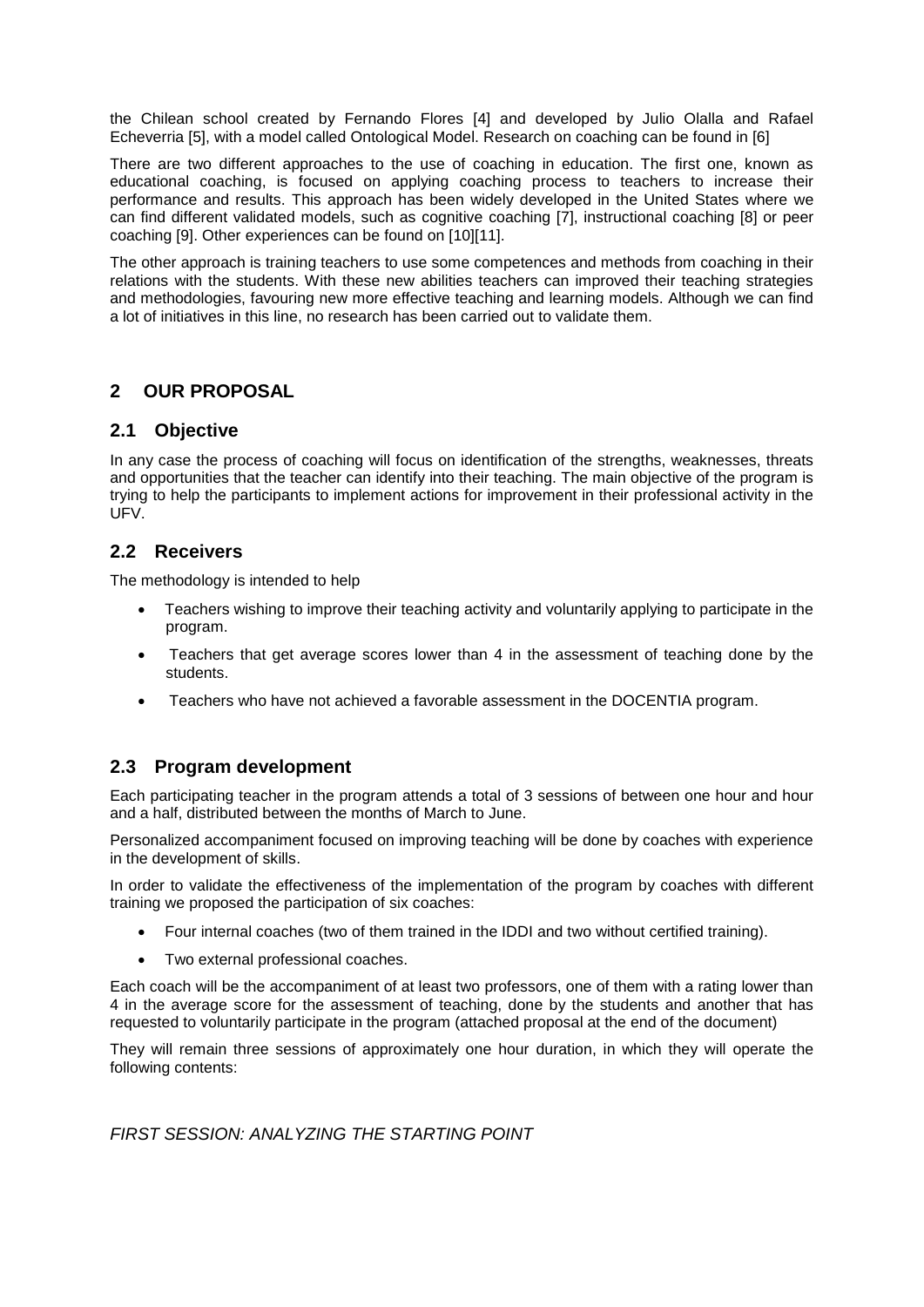### **Objective 1: Exploring with the teacher the dimensions of the DOCENTIA assessment program, to**

#### **set the starting point.**

This table lists the dimensions covered in the assessment according to the DOCENTIA program, which seeks to evaluate the work of professor from a broad sense, looking at both the perception of his work of teaching and learning, as its contribution to the management, innovation and educational research.

| <b>DIMENSIONS</b>                                   | <b>SUBDOMAINS</b>                                        |  |  |  |  |
|-----------------------------------------------------|----------------------------------------------------------|--|--|--|--|
| 1. Planning Action Teaching                         | 1.1. Variety and intensity of the teaching               |  |  |  |  |
|                                                     | 1.2. Schedule                                            |  |  |  |  |
|                                                     | 1.3. Teaching Assignment                                 |  |  |  |  |
| 2. Development of the teaching activity             | 2.1. Organization of education                           |  |  |  |  |
|                                                     | 2.2. Content domain. Descriptive clarity                 |  |  |  |  |
|                                                     | 2.3. Motivation of learning                              |  |  |  |  |
|                                                     | 2.4. Interaction with the group of class                 |  |  |  |  |
|                                                     | 2.5. Individual attention to the student                 |  |  |  |  |
|                                                     | 2.6. Evaluaction                                         |  |  |  |  |
| 3. Results of the teaching activity                 | 3.1. Satisfaction with the results                       |  |  |  |  |
|                                                     | 3.2. Rates of results                                    |  |  |  |  |
| 4. Training, Research and innovation in<br>teaching | 4.1. Training                                            |  |  |  |  |
|                                                     | 4.2. Research expeience related to the teaching activity |  |  |  |  |
|                                                     | 4.3. Teaching Innovation                                 |  |  |  |  |
|                                                     | 4.4. Academic and scientific production                  |  |  |  |  |

# **Objective 2: Identifying Weaknesses, Strengths, Threats and Opportunities**

Through the analysis of each dimension we can identify areas of improvement in which the professor may be interested in working:

- Planning of the teaching activity
- Teaching Development (organization, mastery and clarity, this facet of learning motivation, interaction with the class group, individual attention to the student, evaluation).
- Satisfaction rate and results in the teaching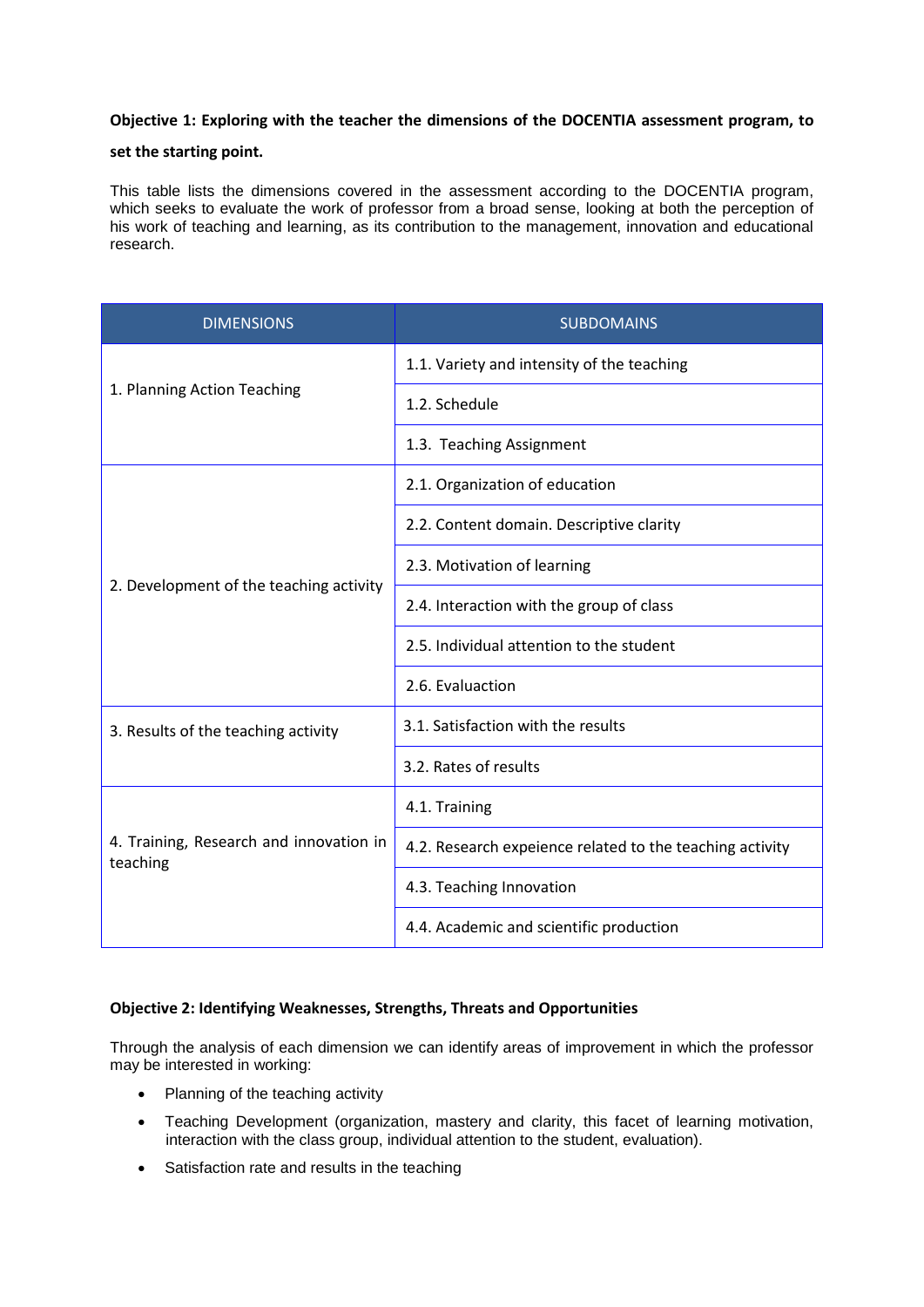• Innovation, research and academic production.

Relates the development process with the assessment of teaching, since the main objective of this program is to contribute to better performance in the academic activity. At the same time, it aims to stimulate the teachers a greater identification with the ideology and the Academic Model of our University. This identification seeks development and the renewal of a critical engagement with the integral formation of the students and the methodological renewal framed in the European Higher Education Area.

#### **Objective 3: Defining the goal for the process**

We try to agree with the coachee the aspects on which he or she prefers to work, defining one or more goals for the process.

#### **Objective 4: Making the meeting possible**

In the first session, it is very important to settle down the conditions for the success of the process: teacher's confidence in the coaching process, in the coach, in his own possibility to change and commitment with action to change.

### *SECOND SESSION: DEFINING AN ACTION PLAN.*

The objectives of this session are:

- Identification of the brakes, barriers and blockades.
- To overcome resistance to change. Thirty-fourth Ordinary Session
- Identification of beliefs, values and attitudes that underlie the behavior.
- Search for evidence in the behavior.
- Levels of competence: knowledge, power and wanting

# *THIRD SESSION: CONSOLIDATYING ACTION PLAN*

The objectives of this session are:

- Checking behavioral evidence reflecting the change.
- Identify the visible progress.
- Take conscience. Committee.
- Balance of the process.
- Discussions were based upon approach to monitoring
- Closure of the process.

# **2.4 EVALUATION OF THE PROCESS OF COACHING**

After completing the coaching process, teachers fill in this questionnaire to for the evaluation of the methodology.

| $\overline{\phantom{0}}$<br>$\overline{\phantom{0}}$<br>∽<br>-<br>Items:<br>,,<br>. .<br>-<br>ـ<br>ـ<br>-<br>- |
|----------------------------------------------------------------------------------------------------------------|
|----------------------------------------------------------------------------------------------------------------|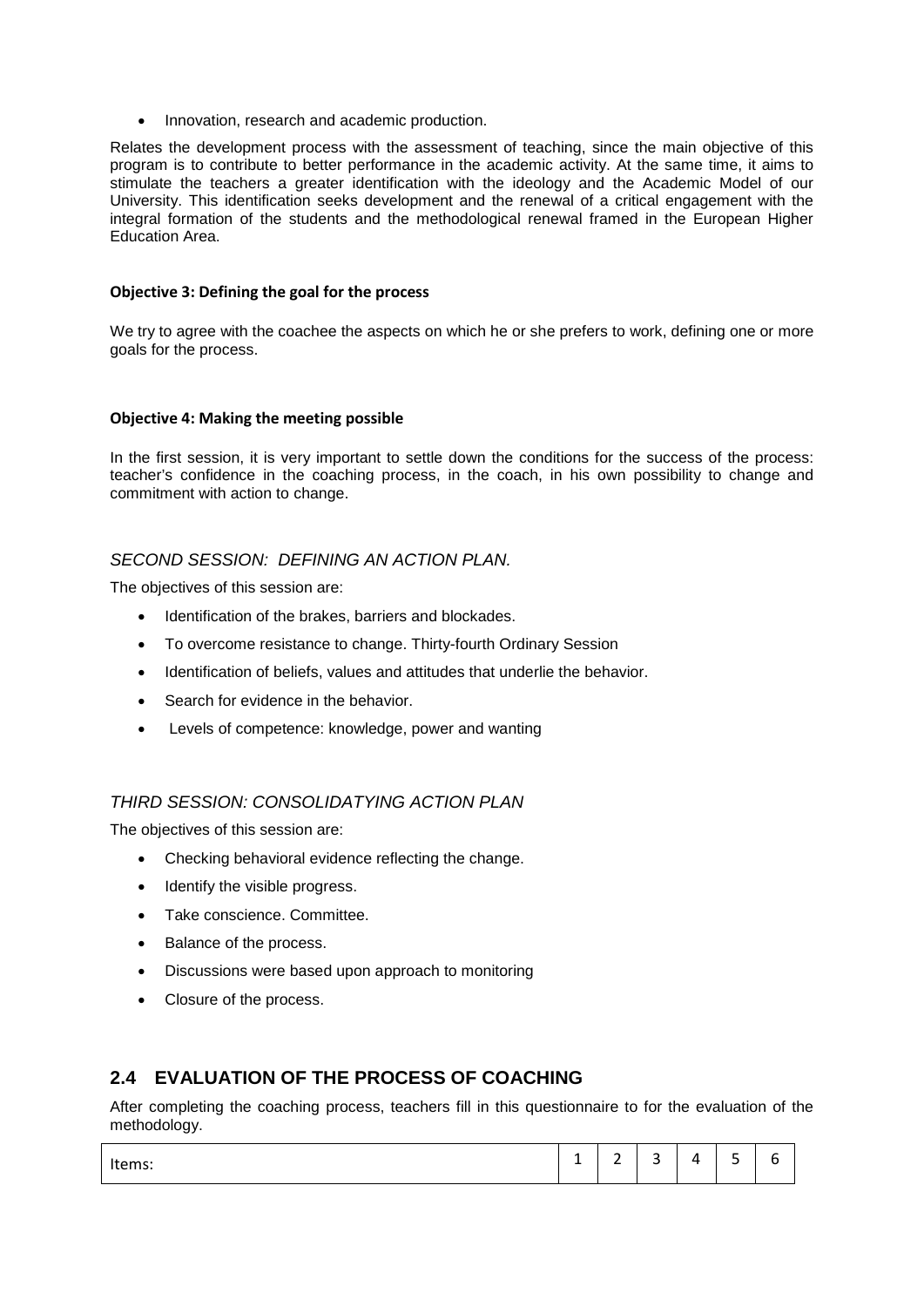|    | 1. The coach has been accessible during the process                                                 |  |  |  |
|----|-----------------------------------------------------------------------------------------------------|--|--|--|
|    | 2. I have felt understood by my coach.                                                              |  |  |  |
| 3. | My coach has stimulated me and encouraged to take<br>new action in my teaching.                     |  |  |  |
| 4. | The coaching sessions have proved useful to improve<br>my teaching.                                 |  |  |  |
| 5. | The process of coaching has given me a greater<br>confidence in myself as a teacher.                |  |  |  |
| 6. | During the process I have fallen into the account of<br>things that I had not thought about before. |  |  |  |
|    | 7. Now I have a different perception about the<br>teaching.learning process.                        |  |  |  |
| 8. | Now I have a different perception about the students.                                               |  |  |  |
| 9. | I think that after this process I will disfrutate more my<br>clases.                                |  |  |  |
|    | 10. Overall assessment of the processof coaching.                                                   |  |  |  |

Name of my coach:

**The best thing of my coaching has been….**

**What can be improved is: ….**

# **3 CONCLUSIONS**

Coaching is a process of accompaniment, which in makes it possible to improve the performance of teachers. UFV is using the approaches and foundations of this tool to respond to the demand for a new model of teaching-learning, which gives prominence to the student and not the subject, the results of learning rather than the transmission of content, to meet with the student more rather than its control and evaluation.